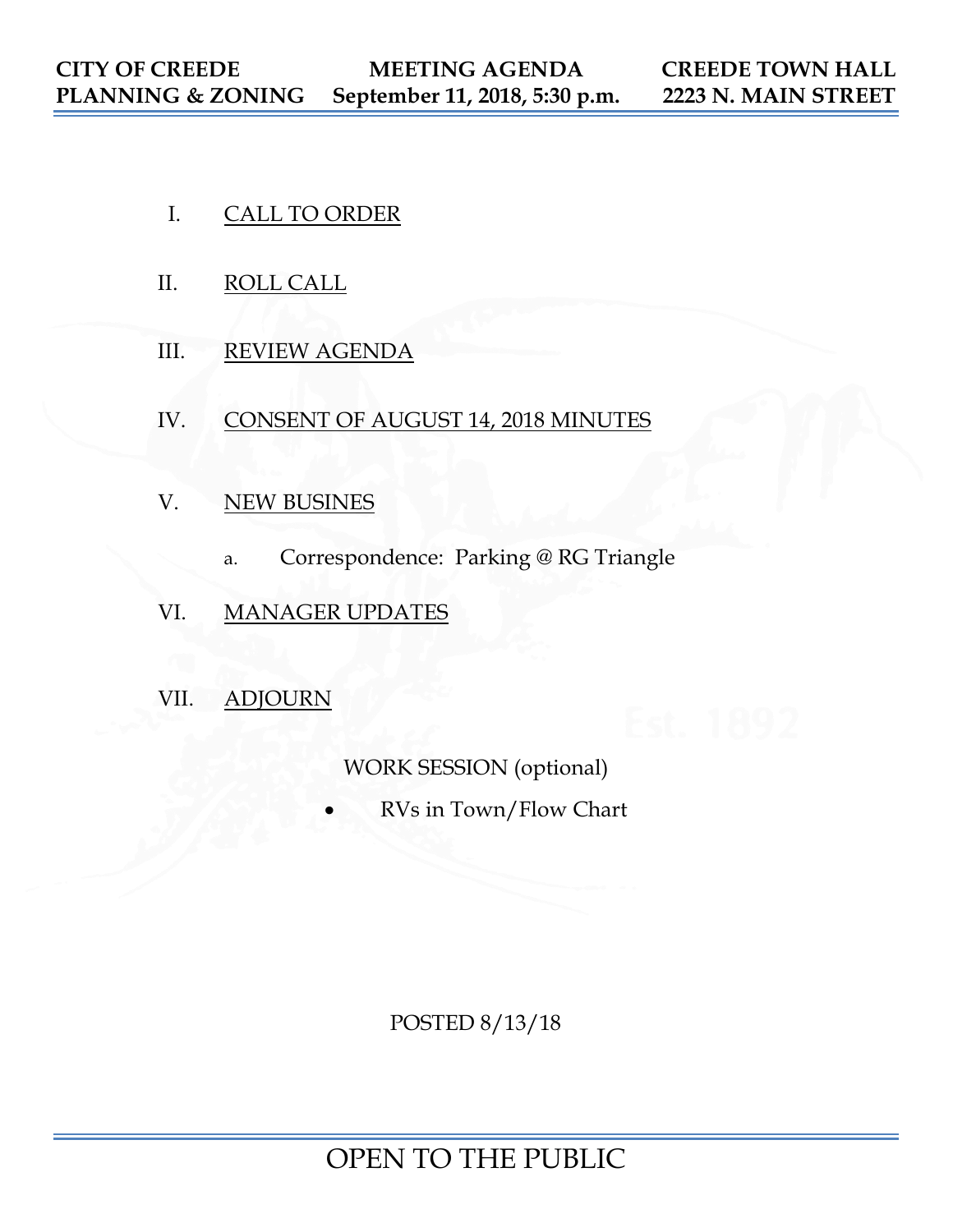## **PLANNING & ZONING COMMISSION CITY OF CREEDE, COLORADO – A TOWN August 14, 2018**

#### REGULAR MEETING

The Planning and Zoning Commission of the City of Creede – a Town, County of Mineral, State of Colorado, met in the Creede Town Hall at the hour of 5:30 p.m. There being present at the call of the roll the following persons:

COMMISSIONERS ABSENT: Vita

COMMISSIONERS PRESENT: Jordan, Freer, Butler, Larson, Kehr, Krueger

Commission Chair Jordan, presiding, declared a quorum present:

Those members of staff also present were as follows: Clyde Dooley, City Manager

Randi Snead, City Clerk

#### AGENDA

Commissioner Butler moved and Commissioner Krueger seconded to approve the agenda as presented. The vote was unanimous. Commission Chair Jordan declared the motion carried.

### CONSENT OF JUNE 12 & JULY 10, MINUTES

Commissioner Krueger moved and Commissioner Butler seconded to approve the June 12, 2018 minutes as presented. The vote was unanimous. Commission Chair Jordan declared the motion carried. Commissioner Krueger moved and Commissioner Butler seconded to approve the July 10, 2018 minutes as presented. The vote was unanimous. Commission Chair Jordan declared the motion carried.

#### MANAGER UPDATES

# TOWN HALL/MORTON/MCLEAN REPLAT

Dooley informed the Commission that this replat was approved by the Board of Trustees.

#### OYLER

Dooley presented the Commission with the Oyler replat and re-zone request at 1151 Rio Grande Avenue and noted that they could expect to see a draft boundary line agreement in the near future.

#### **BIRDSEY**

Dooley presented a preliminary survey and request proposing a replat at 107 E. First Street. After discussion, Commissioner Krueger moved and Commissioner Butler seconded to recommend that the Board of Trustees entertain boundary line on adjustments on the West side of the property but not on the North and South side of the property. The vote was unanimous. Commission Chair Jordan declared the motion carried.

#### ADJOURN

There being no further business to come before the Planning and Zoning Commission at this time, Commissioner Butler moved and Commissioner Krueger seconded that the meeting be adjourned at 6:15 p.m. The vote was unanimous. Commission Chair Jordan declared the motion carried.

Respectfully submitted:

 /*Randi Snead/* Randi Snead, City Clerk/Treasurer